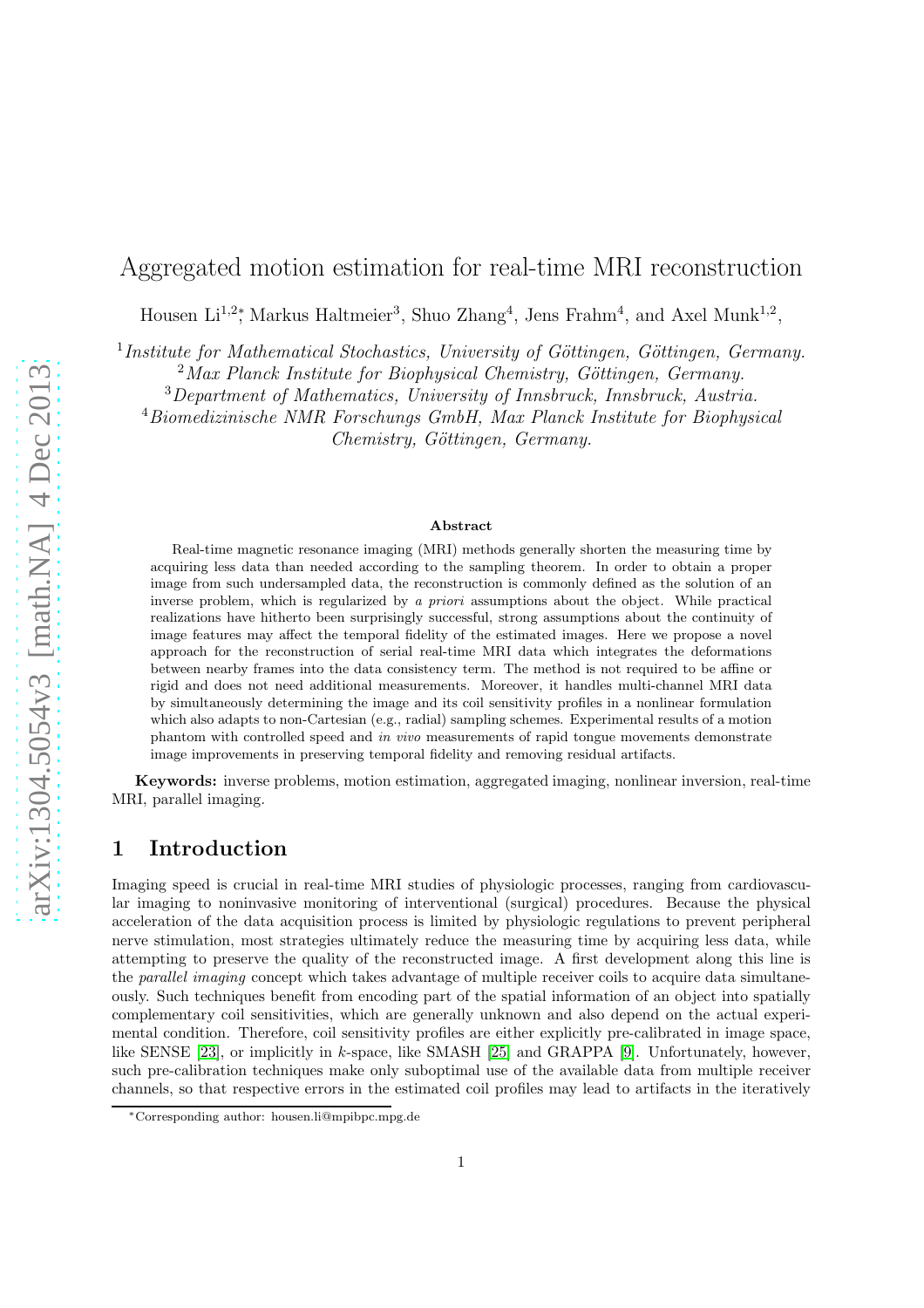optimized image – already for moderate acceleration factors of about two to three. An improved strategy is to compute spin density maps and coil profiles at the same time by means of a nonlinear formulation of the inverse reconstruction problem [\[36,](#page-13-2) [26\]](#page-13-3). In this case, when aiming for high temporal resolution, the use of strongly undersampled data introduces additional ill-posedness to the reconstruction problem. In order to stabilize the problem and obtain plausible solutions, it is necessary to incorporate *a priori* information about the unknown object (described by its spin density) and the coil profiles into the reconstruction method. In [\[28,](#page-13-4) [27,](#page-13-5) [38\]](#page-13-6), a temporal  $L^2$ -regularization on the object was studied, which is, however, usually too weak to remove residual artifacts. For example, temporally flickering artifacts are observed for a radial sampling scheme which employs complementary sets of spatial encodings in consecutively acquired datasets. In practice, a temporal median filter may effectively diminish residual streaking artifacts though at the expense of degrading the true temporal resolution. Alternatively, the total variance or total generalized variance were used for regularization [\[16\]](#page-12-1), which also reduce streaking artifacts, but fail to recover small-scale details of the object and therefore sacrifice spatial resolution. In general, regularization methods alone seem to be unable to provide artifact-free images with high spatial and temporal resolution in real-time MRI scenarios with pronounced undersampling.

An alternative strategy for improved image quality is to integrate information about moving object features into the reconstruction by exploiting multiple measurements at different (neighboring) time points. One of the most effective means for motion compensation in MRI is the 'navigator echo' technique and its variants [\[7,](#page-12-2) [31,](#page-13-7) [34,](#page-13-8) [30,](#page-13-9) [35,](#page-13-10) [21,](#page-12-3) [17,](#page-12-4) [19\]](#page-12-5). In these methods, a navigator signal is repetitively acquired during the scan to extract specific motion information. The need to insert multiple navigator modules into the MRI sequence may be avoided by 'self-navigating' techniques which may determine motions from the actual data. Early applications [\[24,](#page-13-11) [2\]](#page-11-0) used partial or full k-space data in a block-based or parametric manner, but failed to detect complex motions such as elastic deformations. Lately, more flexible motiondetection techniques were developed for free-breathing cine MRI studies [\[14,](#page-12-6) [15,](#page-12-7) [10,](#page-12-8) [29\]](#page-13-12), but they can only compensate for slow (e.g., respiratory) movements that affect a faster (e.g., cardiac) motion of interest. Motion compensation was also combined with conventional parallel MRI reconstructions [\[20,](#page-12-9) [33\]](#page-13-13).

To overcome the aforementioned limitations, this work presents a novel reconstruction method for real-time MRI by integrating the idea of a 'self-navigating' motion into a nonlinear formulation of the inverse problem which simultaneously estimates spin density and coil sensitivity profiles. Based on a non-parametric motion estimation, the new method generates images with high temporal fidelity and reduced residual artifacts. The validation of the approach in comparison to current algorithms employed a motion phantom with controlled speed as well as real-time MRI studies of movements during human sound production.

## 2 Theory

The proposed method is based on a recently developed reconstruction from highly undersampled radial MRI acquisitions with multiple receiver coils [\[26,](#page-13-3) [28\]](#page-13-4). It generalizes the respective data consistency term to incorporate an aggregated reconstruction from multiple frames with non-parametric motion correction (i.e., AME = *Aggregated Motion Estimation*) and is schematically outlined in Figure [1.](#page-4-0)

### 2.1 Real-time Magnetic Resonance Imaging

The real-time MRI data acquisition of the t-th  $(t \in \mathbb{N})$  frame from multiple receiver coils is given by

<span id="page-1-0"></span>
$$
y_{t,l} = S_t \mathcal{F}(\rho_t \cdot c_{t,l}) + \varepsilon_{t,l}, \quad l \in \Lambda := \{1, \dots, N\},\tag{1}
$$

where  $\rho_t$  denotes the spin density,  $c_{t,l}$  the sensitivity profiles of N individual receiver coils,  $\varepsilon_{t,l}$  the noise,  $S_t : f \mapsto (f(k_{t,j}))_{j=1}^M$  the sampling operator at the positions  $(k_{t,j})_{j=1}^M$  in k-space, and  $\mathcal{F} : f \mapsto$  $\int f(x)e^{-2\pi i\langle x,k\rangle}dx$  the Fourier transform. The goal is to obtain a serial stream of images  $(\rho_t)_{t\in\mathbb{N}}$  with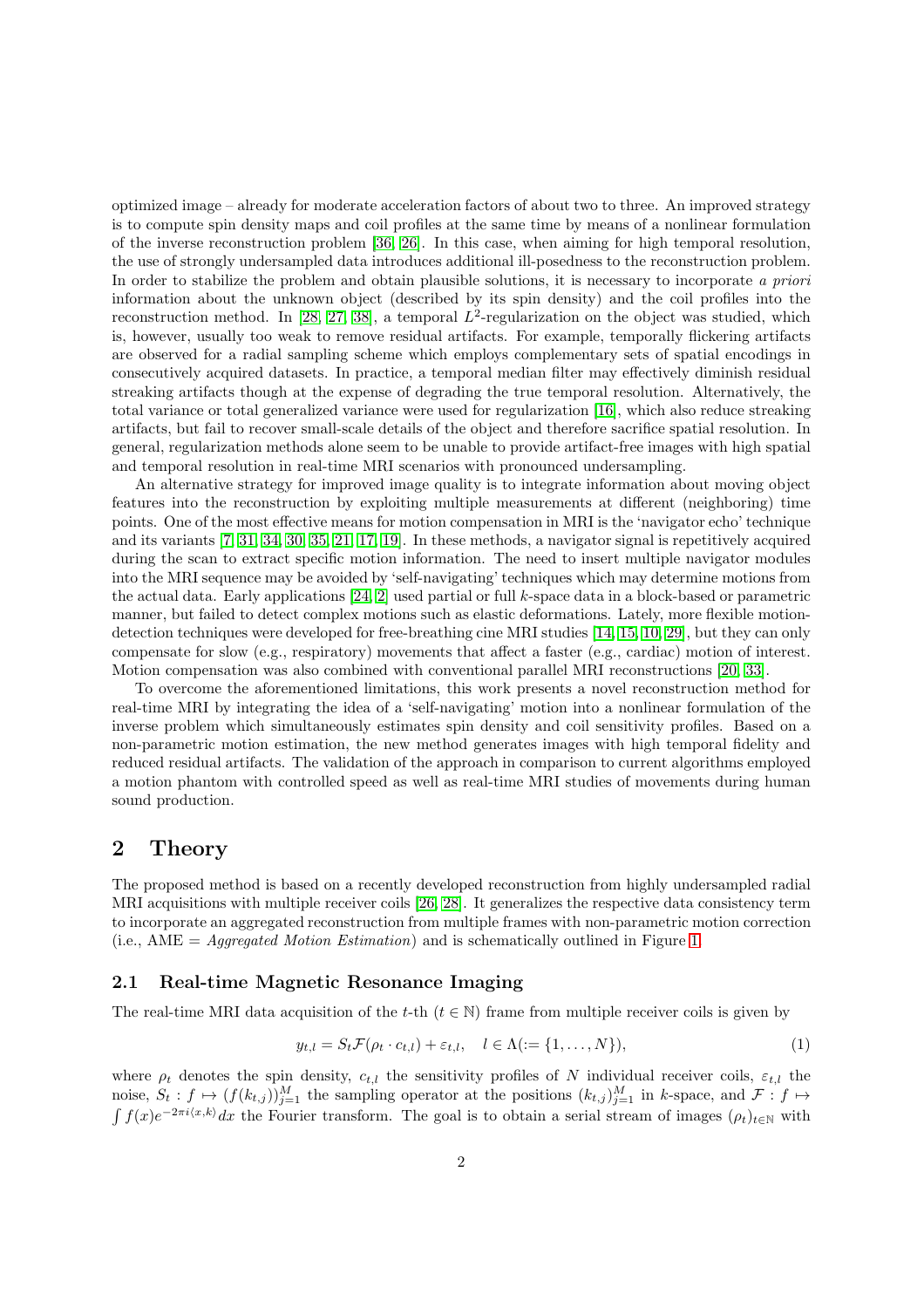high spatial and temporal resolution from the measured data  $(y_{t,l})_{t \in N, l \in \Lambda}$ . The MRI measuring time per frame is mainly determined by the number of samples M (times the physical repetition time TR needed for radiofrequency excitation and spatial encoding), which therefore is kept as small as possible. On the other hand, for pronounced undersampling conditions, equation [\(1\)](#page-1-0) becomes increasingly ill-conditioned. As a consequence, the inversion of the system leads to an amplification of noise which in turn results in low-resolution images. Thus, a proper choice of M should be a sensible trade-off between temporal and spatial resolution.

### 2.2 Aggregated Motion Estimation for Nonlinear Reconstruction

For explanation purpose, in this subsection, we first assume that the motion (or deformation)  $\phi_{t,s}$  from  $\rho_t$  to  $\rho_{t+s}$ , i.e.  $\phi_{t,s}(\rho_t) \approx \rho_{t+s}$ , is known for every  $s \in K$ , with some  $K \subset \mathbb{Z}$ . For example, K can be  $\{-2, -1, 0, 1, 2\}$ , which corresponds to 5 successive acquisitions. In this case, only two future frames are included corresponding to an ignorable waiting time of around 60 ms in our applications. By variable substitution, the spin density of the  $t$ -th frame satisfies

<span id="page-2-0"></span>
$$
S_{t+s}\mathcal{F}(\phi_{t,s}(\rho_t)\cdot c_{t+s,l}) = y_{t+s,l}, \quad l \in \Lambda, s \in K. \tag{2}
$$

Thus, if successive frames rely on complementary data samples in  $k$ -space, the reconstruction takes advantage of  $|K| \cdot M$  samples for recovering  $\rho_t$ , while the temporal resolution remains unchanged, i.e. corresponding to  $M$  times the repetition time TR. Accordingly, while keeping the temporal resolution, the approach may obtain images with higher spatial resolution from [\(2\)](#page-2-0). For sake of clarity, we rewrite [\(2\)](#page-2-0) by an abstract nonlinear operator equation

$$
F_{t+s}(\Phi_{t,s}(x)) = y_{t+s}, \text{ for } s \in K, \text{ with } x = \begin{pmatrix} \rho_t \\ (c_{t+s',l})_{s' \in K, l \in \Lambda} \end{pmatrix}, y_{t+s} = (y_{t+s,l})_{l \in \Lambda}.
$$

Here,  $F_{t+s}: x \mapsto (S_{t+s}\mathcal{F}(\rho_t \cdot c_{t+s,l}))_{l \in \Lambda}$  and  $\Phi_{t,s}: x \mapsto (\phi_{t,s}(\rho_t), (c_{t+s',l})_{s' \in K, l \in \Lambda})^T$ , for every  $s \in K$ .

These equations are solved for the unknown  $x$  by a Newton-type method, whose key idea consists in repeatedly linearizing the operator equation  $F_{t+s}(\Phi_{t,s}(x)) = y_{t+s}, s \in K$ , around some approximate solution  $x_n$ , and solving the linearized problems

<span id="page-2-1"></span>
$$
F'_{t+s}(\Phi_{t,s}(x_n))\Phi'_{t,s}(x_n)(x-x_n) = y_{t+s} - F_{t+s}(\Phi_{t,s}(x_n)), \quad s \in K,
$$
\n(3)

As the real-time MRI problem is highly ill-posed,  $(F'_{t+s}(\Phi_{t,s}(x_n))\Phi'_{t,s}(x_n))^{-1}$  is not bounded or seriously ill-conditioned. The standard Newton method is not applicable and may not even be well defined for noise-free data, because  $y_{t+s} - F_{t+s}(\Phi_{t,s}(x_n))$  is not guaranteed to lie in the range of  $F'_{t+s}(\Phi_{t,s}(x_n))\Phi'_{t,s}(x_n)$ . Therefore, some regularization method has to be employed for solving the linearized equation [\(3\)](#page-2-1).

Because only the product of the spin density and coil profiles is determined, the real-time MRI problem is undetermined even in the fully sampled case. Although the image may contain fine structures, the coil profiles are generally rather smooth. As in [\[26\]](#page-13-3), this can be ensured by introducing a term promoting smoothness which may be given by a Sobolev norm  $||f||_m := ||(1 + b|| \cdot ||^2)^{m/2} (\mathcal{F}f)(\cdot)||$ ,  $m \in \mathbb{R}_+$ . It penalizes high spatial frequencies by a polynomial of degree m as a function of the distance to the centre of k-space. The object (i.e., its spin density) usually deforms continuously and smoothly from frame to frame, so an efficient regularization penalizes the differences between neighboring frames to ensure temporal continuity. By combining the standard Newton method and the aforementioned regularization, we obtain the well-known *iteratively regularized Gauss-Newton method* (IRGNM) [\[1,](#page-11-1) [3\]](#page-11-2)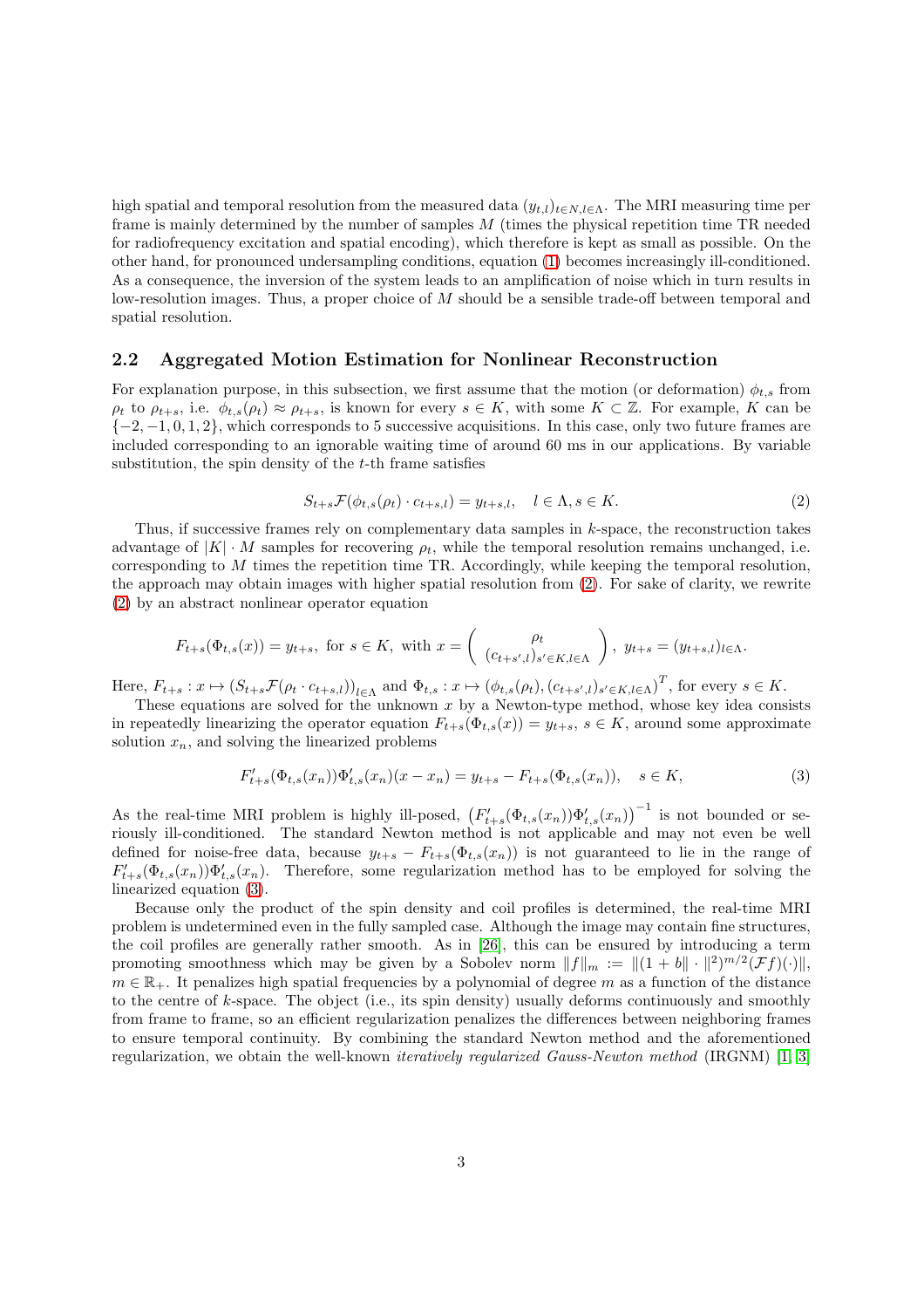for solving [\(2\)](#page-2-0)

$$
h_n = \underset{h}{\arg\min} \{ \sum_{s \in K} ||F'_{t+s}(\Phi_{t,s}(x_n))\Phi'_{t,s}(x_n)h - (y_{t+s} - F_{t+s}(\Phi_{t,s}(x_n)))||^2 + \alpha_n \sum_{s \in K, l \in \Lambda} ||a(1+b|| \cdot ||^2)^{\frac{m}{2}} \mathcal{F}(c_{t+s,l}^{(n)} + h_{c_{t+s,l}} - c_{t+s,l}^0) ||^2,
$$
  

$$
+ \alpha_n ||\rho_t^{(n)} + h_{\rho_t} - \rho_t^0||^2 \}
$$
  

$$
x_{n+1} = x_n + h_n,
$$

where  $x_n = (\rho_t^{(n)}, (c_{t+s,l}^{(n)})_{s \in K, l \in \Lambda})^T$ ,  $h = (h_{\rho_t}, (h_{c_{t+s,l}})_{s \in K, l \in \Lambda})^T$  and  $x_0 = (\rho_t^0, (c_{t+s,l}^0)_{s \in K, l \in \Lambda})^T$  the initial guess. If the initialization is close enough to the true solution, the choice of  $\alpha_n := \alpha_0 q^n$ , with  $0 < q < 1$ , is usually sufficient for convergence (cf. [\[11\]](#page-12-10)). Because the IRGNM method reduces to a Gauss-Newton method for  $\alpha_n = 0$ , it uses the more robust descent direction at the beginning of the iterative process (far from the solution) and the faster convergent algorithm at the end (near the solution). The choice of parameter a serves as a balance between penalization of the spin density and coil profiles. The quadratic optimization is equivalent to solve its normal equation, precisely a linear equation with a symmetric coefficient matrix. Unfortunately, this linear equation is numerically ill-conditioned for large  $m$ . A simple preconditioning by the following variable substitution can significantly reduce its condition number, making it numerically stable. Let

$$
M: \left( \begin{array}{c} \rho_t \\ (c_{t+s,l})_{s \in K, l \in \Lambda} \end{array} \right) \mapsto \left( \begin{array}{c} \rho_t \\ (Wc_{t+s,l})_{s \in K, l \in \Lambda} \end{array} \right),
$$

with  $W = \mathcal{F}^* \circ a^{-1} (1 + b \|\cdot\|^2)^{-m/2}$ . If  $\tilde{x} := M^{-1}x$ ,  $G_{t+s} := F_{t+s} \circ \Phi_{t,s} \circ M$ ,  $s \in K$ , then an equivalent form of IRGNM is given by

$$
\tilde{h}_n = \underset{\tilde{h}}{\arg \min} \sum_{s \in K} ||G'_{t+s}(\tilde{x}_n)\tilde{h} - (y_{t+s} - G_{t+s}(\tilde{x}_n))||^2 + \alpha_n ||\tilde{x}_n + \tilde{h} - \tilde{x}_0||^2
$$
  

$$
\tilde{x}_{n+1} = \tilde{x}_n + \tilde{h}_n.
$$

Explicitly, the optimality condition for this quadratic optimization is

<span id="page-3-0"></span>
$$
\left(\sum_{s\in K} G'_{t+s}(\tilde{x}_n)^* G'_{t+s}(\tilde{x}_n) + \alpha_n I\right) \tilde{h}_n = \sum_{s\in K} G'_{t+s}(\tilde{x}_n)^* \left(y_{t+s} - G_{t+s}(\tilde{x}_n)\right) - \alpha_n(\tilde{x}_n - \tilde{x}_0). \tag{4}
$$

Its discretized form can efficiently be solved by the *conjugate gradient* (CG) algorithm. Together with the motion estimation described in the next subsection, this strategy represents our novel AMEbased nonlinear reconstruction method for high temporal and spatial resolution (see Figure [1\)](#page-4-0). In this manner, multiple acquisition frames are exploited for reconstruction with proper motion correction, implicitly increasing the sampling rate while preserving temporal sharpness.

#### 2.3 Motion Estimation

In general, the differential positional displacements between nearby frames are not known. Therefore, we first precompute each frame by the nonlinear inversion (NLINV) method introduced in [\[26,](#page-13-3) [28\]](#page-13-4), which corresponds to  $K = \{0\}$  as defined in the previous subsection. Subsequently, the motion is estimated on these precomputed images, using the TV-L<sup>1</sup> optical flow model (cf. [\[32,](#page-13-14) [6\]](#page-11-3)). In detail, the motion  $\phi_{t,s}$ from  $\rho_t$  to  $\rho_{t+s}$  is estimated by  $\hat{\phi}_{t,s}(\rho_t)(x) = \rho_t(x + \hat{u}(x))$ , with  $\hat{u}$  given by the solution to

$$
\min_{u,v} \|\rho_t + \nabla \rho_t \cdot u - \rho_{t+s} + v\|_1 + \lambda \|\nabla u\|_1 + \mu \|\nabla v\|_1.
$$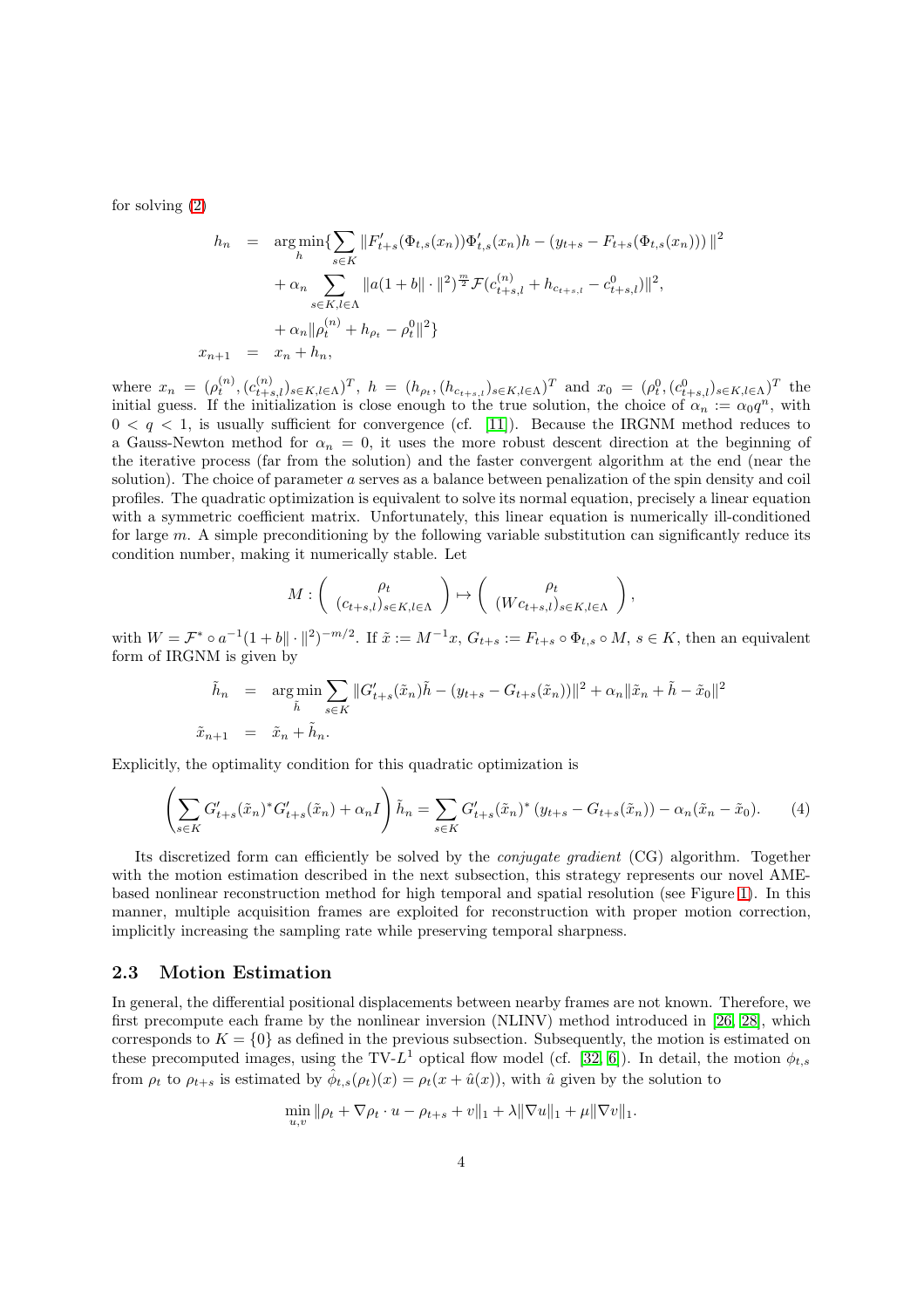

<span id="page-4-0"></span>Figure 1: Flow diagram illustrating the AME-based nonlinear reconstruction method for reconstructing the *t*-th frame, with  $K = \{-2, -1, 0, 1, 2\}.$ 

Because  $\phi_{t,s}(\rho_t)(x) := \rho_t(x + u(x)) \approx \rho_t + \nabla \rho_t \cdot u$ , the auxiliary variable v models the varying reconstruction artifacts in different frames. For radial MRI acquisitions, the residual streaking artifacts have a relatively low total variation in comparison to the object which contains all local structures. Therefore, it is expected that u can only capture the true motion of the object instead of the undesirable motion of the artifacts contained in the precomputed images. In order to avoid the impact of outliers on motion estimation, we only used the  $L^1$  norm. This non-smooth minimization can efficiently be solved by the first-order primal-dual algorithm proposed in [\[6\]](#page-11-3).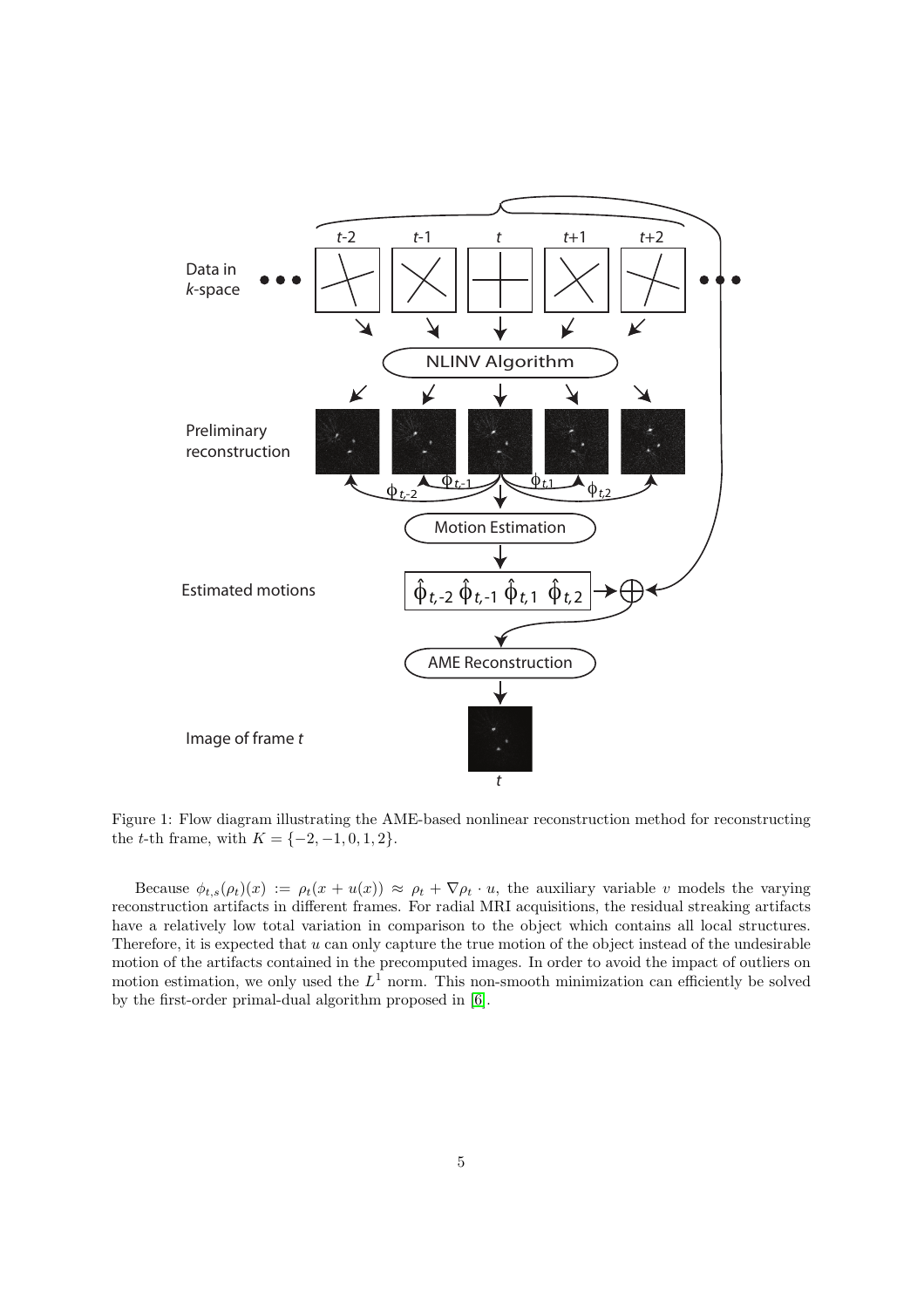#### 2.4 Discretization

By denoting  $C_{t+s,l}(\tilde{x}) := \phi_{t,s}(\rho) \cdot W \tilde{c}_{t+s,l}$ , with  $\tilde{x} := (\rho, (\tilde{c}_{t+s',l'})_{s' \in K, l' \in \Lambda})^T$ , for  $s \in K, l \in \Lambda$ , a detailed formula of [\(4\)](#page-3-0) is

$$
\left(\sum_{s \in K, l \in \Lambda} C'_{t+s,l}(\tilde{x}_n)^* \mathcal{F}^* S^*_{t+s} S_{t+s} \mathcal{F} C'_{t+s,l}(\tilde{x}_n) + \alpha_n I\right) \tilde{d}_n
$$
\n
$$
= \sum_{s \in K, l \in \Lambda} C'_{t+s,l}(\tilde{x}_n)^* \mathcal{F}^* S^*_{t+s} (y_{t+s,l} - S_{t+s} \mathcal{F} C_{t+s,l}(\tilde{x}_n)) - \alpha_n (\tilde{x}_n - \tilde{x}_0).
$$

This equation will be solved by the CG algorithm which requires repeated application of the operations  $S_{t+s}\mathcal{F}$  and  $\mathcal{F}^*S_{t+s}^*$ . For numerical computation, every function involved needs to be approximated by a discretized form of points on a rectangular grid. Since density and coil profiles are compactly supported, the Fourier transform  $F$  can be computed by fast Fourier transform (FFT) with proper periodic extension.

If the sampling trajectory represents a non-Cartesian radial scheme as used for real-time MRI in [\[26,](#page-13-3) [28\]](#page-13-4), the computation involving the sampling operators  $S_{t+s}$  and  $S_{t+s}^*$  is not straightforward. With  $\langle S_{t+s}f, g \rangle = \langle f, S_{t+s}^*g \rangle$  and  $S_{t+s}f = \sum_{j=1}^M f(k_{t+s,j}),$  we have  $S_{t+s}^*g = \sum_{j=1}^M \delta(\cdot - k_{t+s,j})g(k_{t+s,j}).$  Then,  $\mathcal{F}^*S_{t+s}^*y_{t+s,l} = \sum_{j=1}^M y_{t+s,l}e^{2\pi i \langle k_{t+s,j}, \cdot \rangle}$  can be computed by inverse FFT after gridding [\[22,](#page-12-11) [12,](#page-12-12) [4\]](#page-11-4), or nonuniform FFT [\[8,](#page-12-13) [13\]](#page-12-14). With respect to  $\mathcal{F}^* S^*_{t+s} S_{t+s} \mathcal{F}$ , we have

$$
(\mathcal{F}^* S_{t+s}^* S_{t+s} \mathcal{F}f)(x) = \int \sum_{j=1}^M \delta(y - k_{t+s,j}) e^{2\pi i \langle x, y \rangle} \int f(z) e^{-2\pi i \langle k_{t+s,j}, z \rangle} dz dy
$$
  

$$
= \int \sum_{j=1}^M e^{2\pi i \langle k_{t+s,j}, x-z \rangle} f(z) dz
$$
  

$$
= q * f
$$
  

$$
= \mathcal{F}^* ((\mathcal{F}q)(\mathcal{F}f)),
$$

where  $q(x) := \sum_{j=1}^{M} e^{2\pi i (k_{t+s,j}x)}$ . It can be computed by two FFTs and one inverse FFT, with  $\mathcal{F}q$  given by the gridding algorithm. In the Cartesian case  $\mathcal{F}q$  equals ones at measured points and zeros elsewhere. To sum up, equation [\(4\)](#page-3-0) can numerically be solved in an efficient way.

## 3 Methods

### 3.1 Data Acquisition

The proposed reconstruction technique was evaluated for real-time MRI measurements of a motion phantom as well as for different parts of the human body *in vivo*. All studies were conducted on a 3T MRI system (Siemens Magnetom TIM Trio, Erlangen, Germany). Continuous data acquisition was achieved by using a radiofrequency-spoiled radial FLASH (fast low angle shot) pulse sequence developed for realtime MRI [\[37\]](#page-13-15). T1-weighted images were generated by a short repetition time TR (approximately 2 ms) and a low flip angle of the RF excitation pulse  $(5 \text{ to } 10 \text{ degree})$ . A highly undersampled radial k-space encoding scheme was employed with an interleaved arrangement of spokes for five successive datasets (i.e., frames). Each single turn corresponded to a full image and contained only a small number of spokes that were equally distributed over a full 360° circle in order to homogeneously sample k-space. To prevent aliasing effects from object structures outside the selected field-of-view, a readout oversampling by a factor of two was used during data acquisition without compromising imaging speed or signal, for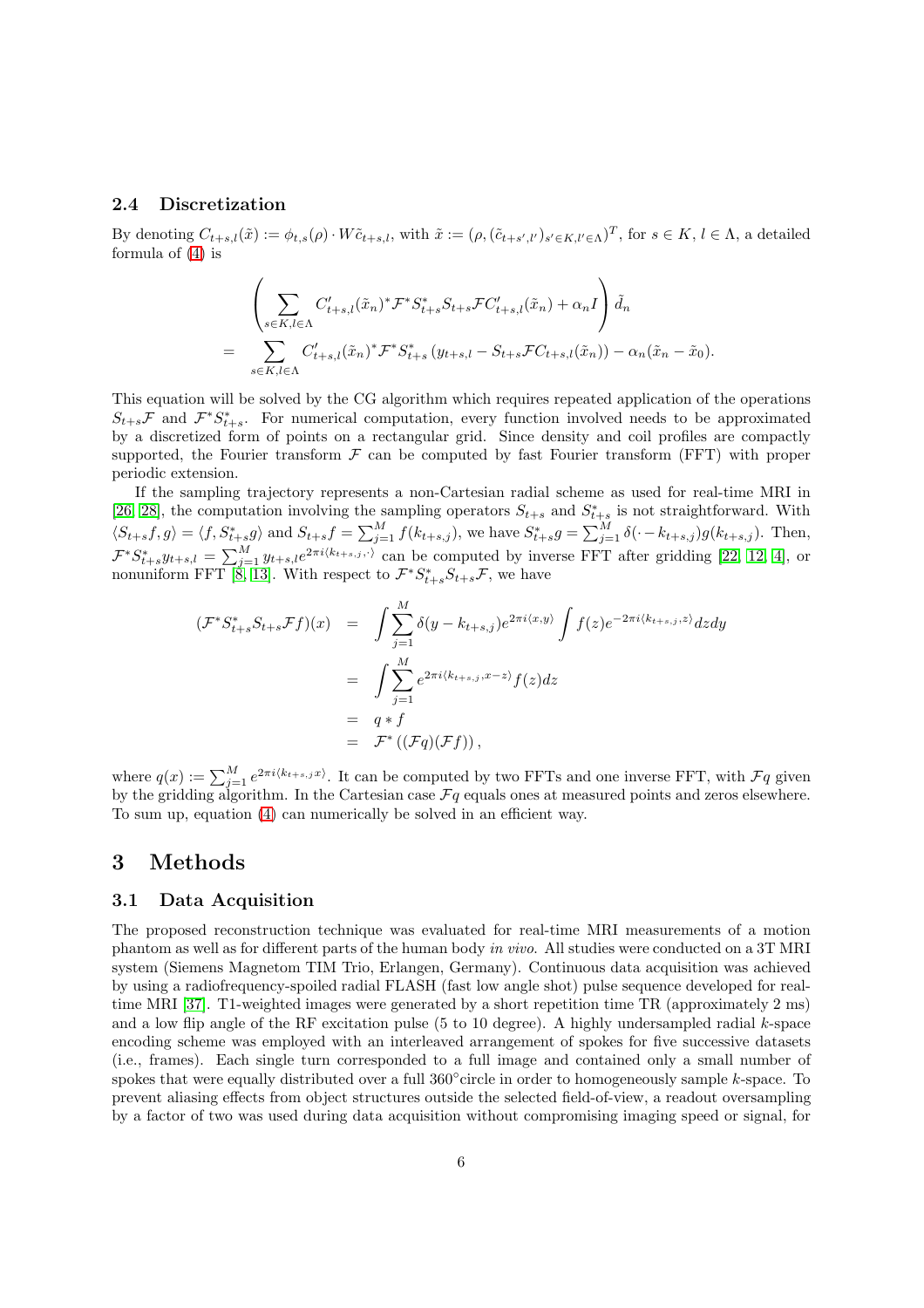<span id="page-6-0"></span>Table 1: Acquisition parameters for real-time MRI.

| Acquisition Parameter                 | Motion Phantom              | Tongue Movement              |
|---------------------------------------|-----------------------------|------------------------------|
| Repetition time (ms)                  | 2.28                        | 2.2                          |
| Echo time $(ms)$                      | 1.48                        | 1.4                          |
| Flip angle $(°)$                      |                             | 5                            |
| Field-of-view $\text{ (mm}^2\text{)}$ | $256 \times 256$            | $192 \times 192$             |
| Base resolution                       | $128 \times 128$            | $128 \times 128$             |
| Section thickness (mm)                | 5.0                         | 10.0                         |
| Voxel size $\text{(mm}^3)$            | $2.0 \times 2.0 \times 5.0$ | $1.5 \times 1.5 \times 10.0$ |
| Spokes per frame                      |                             | 15                           |

details see [\[37\]](#page-13-15). For human studies, healthy subjects with no known illness were recruited among the university students and written informed consent was obtained in all cases prior to each examination.

The motion phantom consisted of a polyacetal disc rotating with respect to its geometric center. Three water-filled tubes with approximately 10 mm diameter were fixed on the disc with a distance to the center of 25 mm, 37.75 mm, and 55 mm, respectively. The MRI signals were acquired using a 32-channel head coil (Siemens Healthcare, Erlangen, Germany) and the measurements were performed with three different rotational speeds at angular velocities of 0.5 Hz, 1.0 Hz, and 1.5 Hz, respectively.

Real-time MRI of the human body was performed in a supine position for studies of the heart and movements of the tongue during playing a plastic mouthpiece of a brass instrument. In the latter case subjects were asked to perform rapid tongue movements (*staccato*) at a rate of about 5 Hz. A mid-sagittal image was chosen to cover the oropharyngolaryngeal area, while MRI signals were acquired by combining a 4-channel small flexible receiver coil (Siemens Healthcare, Erlangen, Germany) and a bilateral  $2 \times 4$ array coil (NORAS MRI products, Hoechberg, Germany), using the same setup as previously reported for real-time MRI of speech generation [\[18\]](#page-12-15). Cardiac MRI was performed during free breathing and without synchronization to the electrocardiogram [\[27,](#page-13-5) [38\]](#page-13-6) using a 32-channel body coil consisting of an anterior and a posterior array with 16 elements each. Online image control employed conventional NLINV reconstructions with a post-processing temporal median filter (NLINV-MED). Details of the imaging parameters are summarized in Table [1.](#page-6-0)

### 3.2 Image Reconstruction

All reconstructions were done offline using an in-house software package written in Matlab (R2012a, The MathWorks, Natick, MA). In the first step, data from up to 32 receiver channels were combined into a small set of 10 virtual channels based on a principal component analysis, as previously described in [\[5,](#page-11-5) [38\]](#page-13-6). For the interpolation in k-space from radial spokes to Cartesian grids, a Kaiser-Bessel window function with  $L = 6, \beta = 13.8551$  and a 1.5 fold oversampling was used [\[4\]](#page-11-4). To speed up the process, the interpolation coefficients were precalculated and stored in a look-up table. In the next step the interpolated data were normalized such that the  $L^2$  norm equaled 100. This allows for choosing the reconstruction parameters independent from the data acquisition parameters, which minimizes the operator interference and also maintains the quality of the results.

For AME reconstruction of experimental datasets, we found empirically that it is sufficient to choose  $K = \{-2, -1, 0, 1, 2\}$  to exploit the complementary information from 5 successive acquisitions with interleaved radial encodings. Numerically,  $K = \{-3, -2, -1, 0, 1, 2, 3\}$  gives similar results for both simulated and real data (not shown) but increases computational complexity. The preliminary images were reconstructed by NLINV, with almost identical parameters for regularization and penalization of coil sensitivity profiles. The same initialization was used with the spin density set to ones and coil sensitivities to zeros for the first frame. Later both were replaced by the reconstruction results from the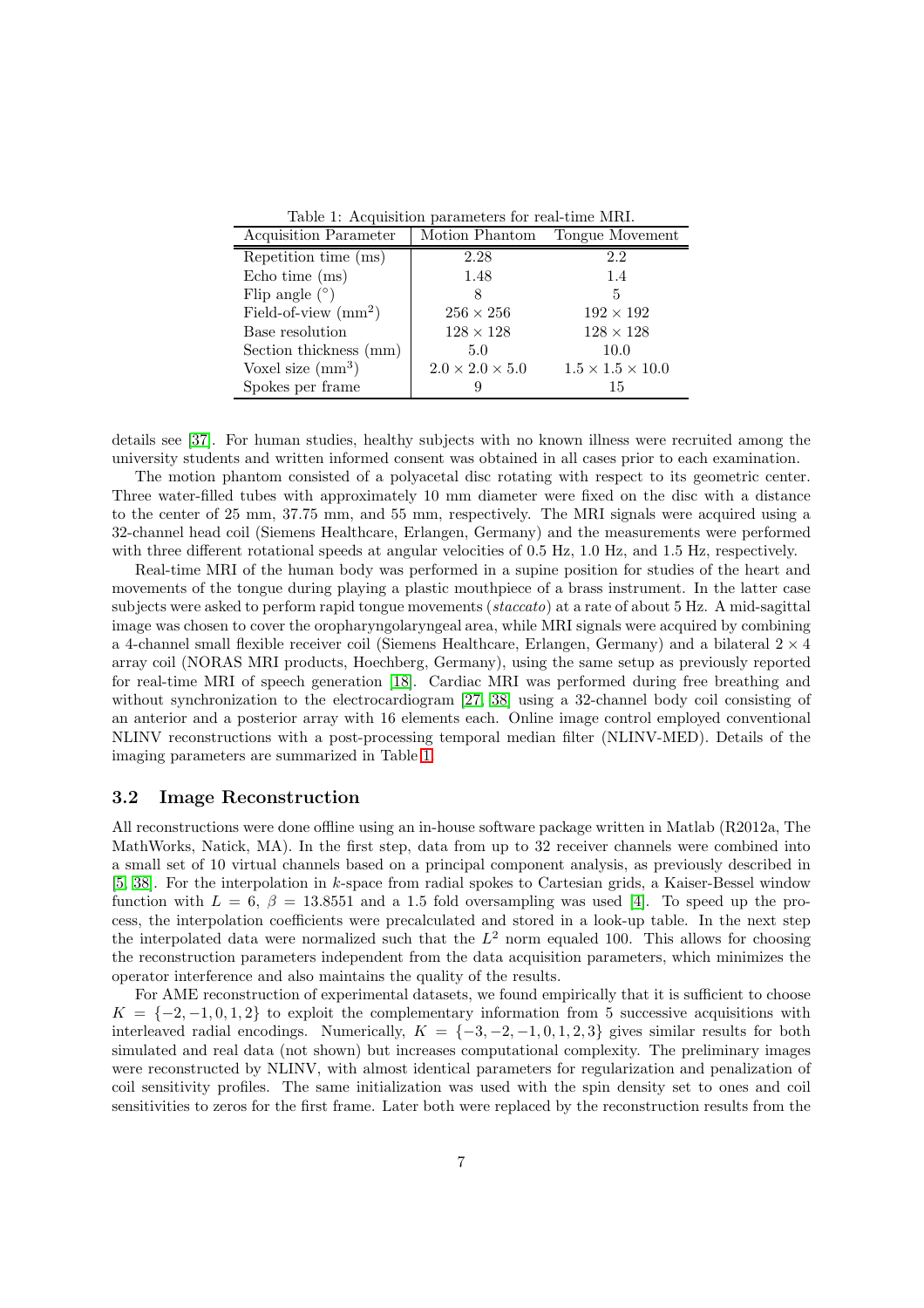

<span id="page-7-0"></span>Figure 2: Principle performance of the motion estimation algorithm (short-axis cardiac MRI). For two frames at end diastole (NLINV1) and end systole (NLINV2) motion fields were estimated based on their NLINV reconstructions and then applied to NLINV1 as DEFORM. DIFF represents the difference between NLINV2 and DEFORM.

previous frame. For motion estimation, the spatial deformation of the object was implemented with a bicubic interpolation, and parameters of the model were set to  $\lambda = 0.02$  and  $\mu = 1.0$ .

For comparison, the same data was also reconstructed by the standard NLINV method [\[27,](#page-13-5) [38\]](#page-13-6) which was implemented in the same software environment. In addition, a temporal median filter was applied to the images to reduce residual streaking artifacts as proposed in [\[28,](#page-13-4) [27,](#page-13-5) [38\]](#page-13-6). It was implemented as a post-processing step with a window width covering 5 neighboring images (NLINV-MED).

## 4 Results

### 4.1 Motion Estimation

The principle of the proposed motion estimation is demonstrated in Figure [2](#page-7-0) using data for the human heart. Two frames at end diastole (NLINV1) and end systole (NLINV2) were selected to depict distinct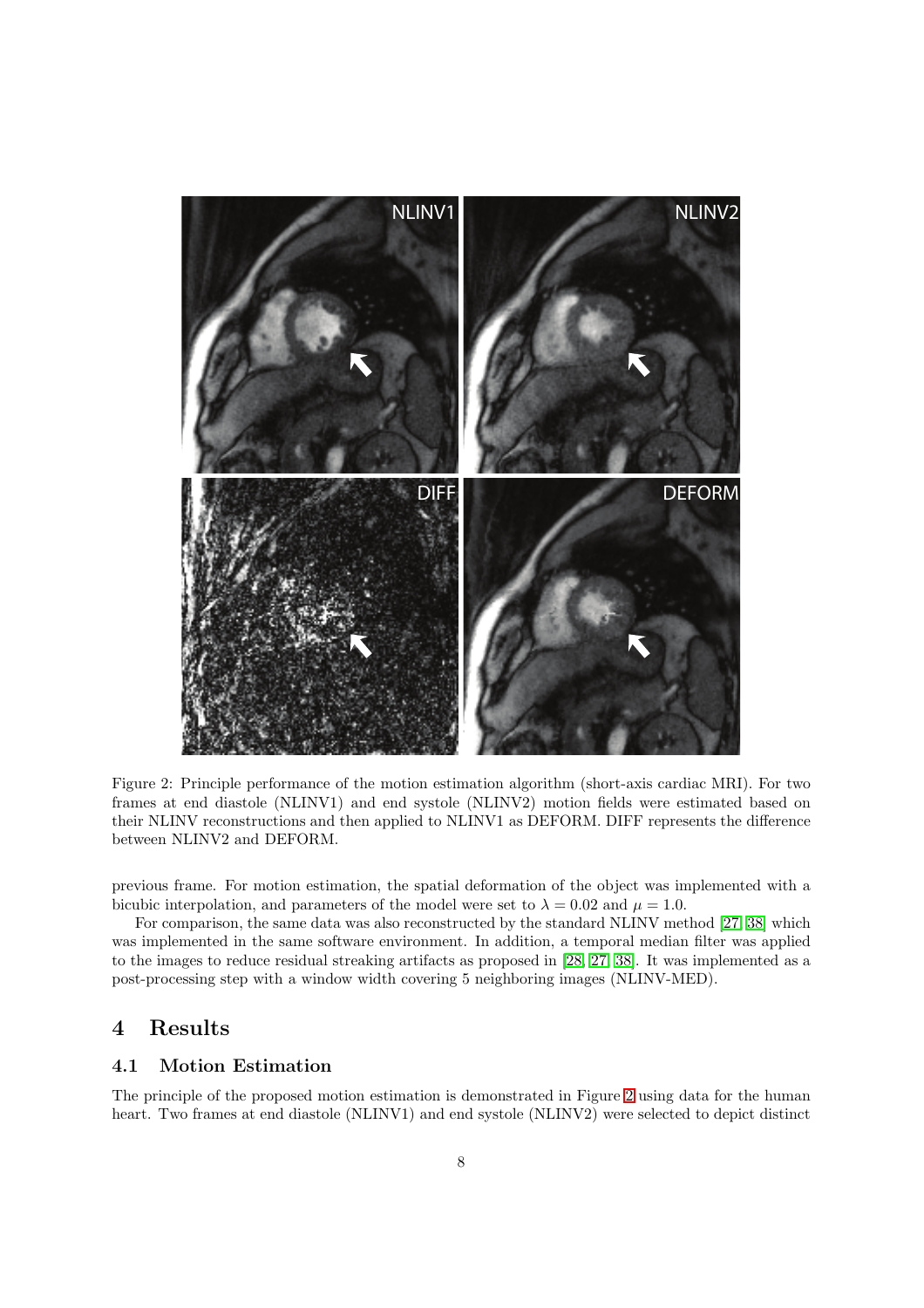

<span id="page-8-0"></span>Figure 3: Reconstructions from a phantom (three tubes of water) moving with different constant angular speed for (left) NLINV, (middle) NLINV-MED, and (right) AME. The rotating frequencies of the moving tubes are (slow) 0.5 Hz, (medium) 1.0 Hz and (fast) 1.5 Hz, respectively.

differences due to myocardial contraction in preliminary NLINV reconstructions (arrows). The calculated deformation of NLINV1 by incorporating the estimated motion is shown as DEFORM. It clearly identifies the contraction of the myocardium, whereas the streaking artifacts at the top-left corner of the image remain similar as in NLINV1. The example demonstrates that the information of the moving object has correctly been captured by the motion estimation, while the image artifacts, which may also change from time to time, are appropriately excluded. This can also be visualized in the difference between DEFORM and NLINV2 (DIFF), where the artifacts are dominant and the structure of the heart is less visible. In the next subsection, we show how the artifacts will be removed, rather than enhanced, by aggregating the estimated motions in AME (cf. Figure [1\)](#page-4-0).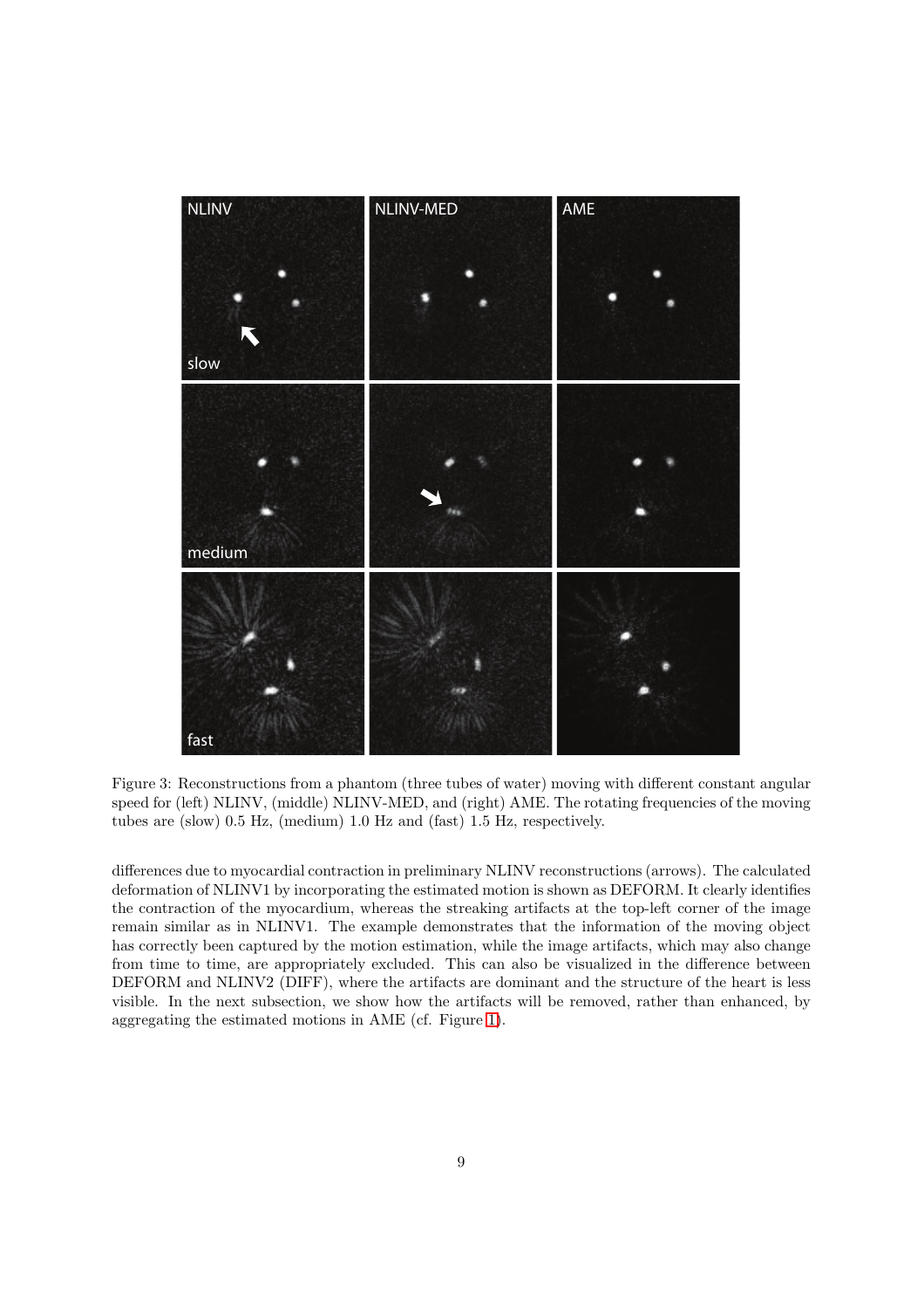#### 4.2 AME in Action

#### 4.2.1 Motion Phantom

Figure [3](#page-8-0) compares reconstructions for a phantom moving at different speeds that were obtained by NLINV, NLINV-MED, and the proposed AME method, respectively. For the lowest velocity, all three methods produce acceptable results, although the latter two surpass NLINV in reducing streaking artifacts (arrow in top row). At moderate velocity, NLINV suffers from stronger artifacts due to faster motions, while NLINV-MED even distorts the structure of the fastest moving outermost tube (arrow in middle row). The stretched shape of the circular tube is a typical effect from the temporal median filter. In contrast, the AME reconstruction offers a proper image with almost no motion or streaking artifacts. Finally, for the highest velocity, both NLINV and NLINV-MED result in severely deformed shapes for almost all tubes as well as pronounced streaking artifacts. Again, the AME method shows best results with only very mild and barely visible artifacts. Furthermore, the signal-to-noise ratio (SNR) of the AME reconstruction is higher in all cases compared with the two other methods.

#### 4.2.2 Human Tongue Movements

Figure [4](#page-10-0) demonstrates tongue movements during playing the mouthpiece of a brass instrument. For this particular task the tongue tip of the subject had to rapidly move forward and backward touching the upper teeth ridge. To better demonstrate the temporal evolution of the motion, a reference line is placed at the tongue tip to derive corresponding 2D spatiotemporal intensity profiles. Thus, the flickering of the residual artifacts at every 5-th frame is clearly visualized for NLINV. For NLINV-MED the residual artifacts are effectively removed at the expense of blurring the tongue movements by the temporal median filter. On the contrary, the proposed AME method preserves the sharp intensity changes associated with the rapid tongue movements even better than in the original NLINV reconstruction, while at the same time successfully minimizing residual streaking artifacts.

### 5 Discussion

In comparison to NLINV reconstructions with and without temporal median filter, the proposed AME reconstruction for real-time MRI with pronounced radial undersampling yields serial images with improved temporal acuity and less residual artifacts. The new approach emerges as an expansion of the previously introduced NLINV reconstruction with an aggregated motion estimation which estimates respective movements from multiple consecutive data sets with complementary spatial encodings. The additional information is incorporated into the data consistency term of the nonlinear inverse problem for a simultaneous determination of spin density and coil sensitivities.

Extending other approaches for motion estimation in MRI, the present work is not limited to affine or rigid motions. Moreover, the combination of AME with nonlinear reconstruction permits an arbitrary choice of K which defines the set of frames used for reconstructing the actual frame. Extensive experimental studies (not shown) demonstrate that a choice of  $|K|$  smaller than the number of frames with complementary spatial encodings fails to remove the temporally flickering artifacts. On the other hand, choosing  $|K|$  greater than the number of differently encoded frames does not further improve the reconstruction but yields comparable image quality. Because the computational complexity increases as  $|K|$  increases, this behavior explains our choice of  $K = \{-2, -1, 0, 1, 2\}$  in all experiments. As a stopping criterion of the iterations in NLINV, NLINV-MED and AME, the well-known Morozov's discrepancy principle was initially considered, but it forbids a unique choice of the threshold value for every frame because the energy of the signal slightly changes with time even for normalized k-space data. In our applications, we have chosen a fixed number of iterations (i.e., Newton steps) for each method, respectively, which gives satisfactory results. A data-driven choice certainly appears to be more sensible and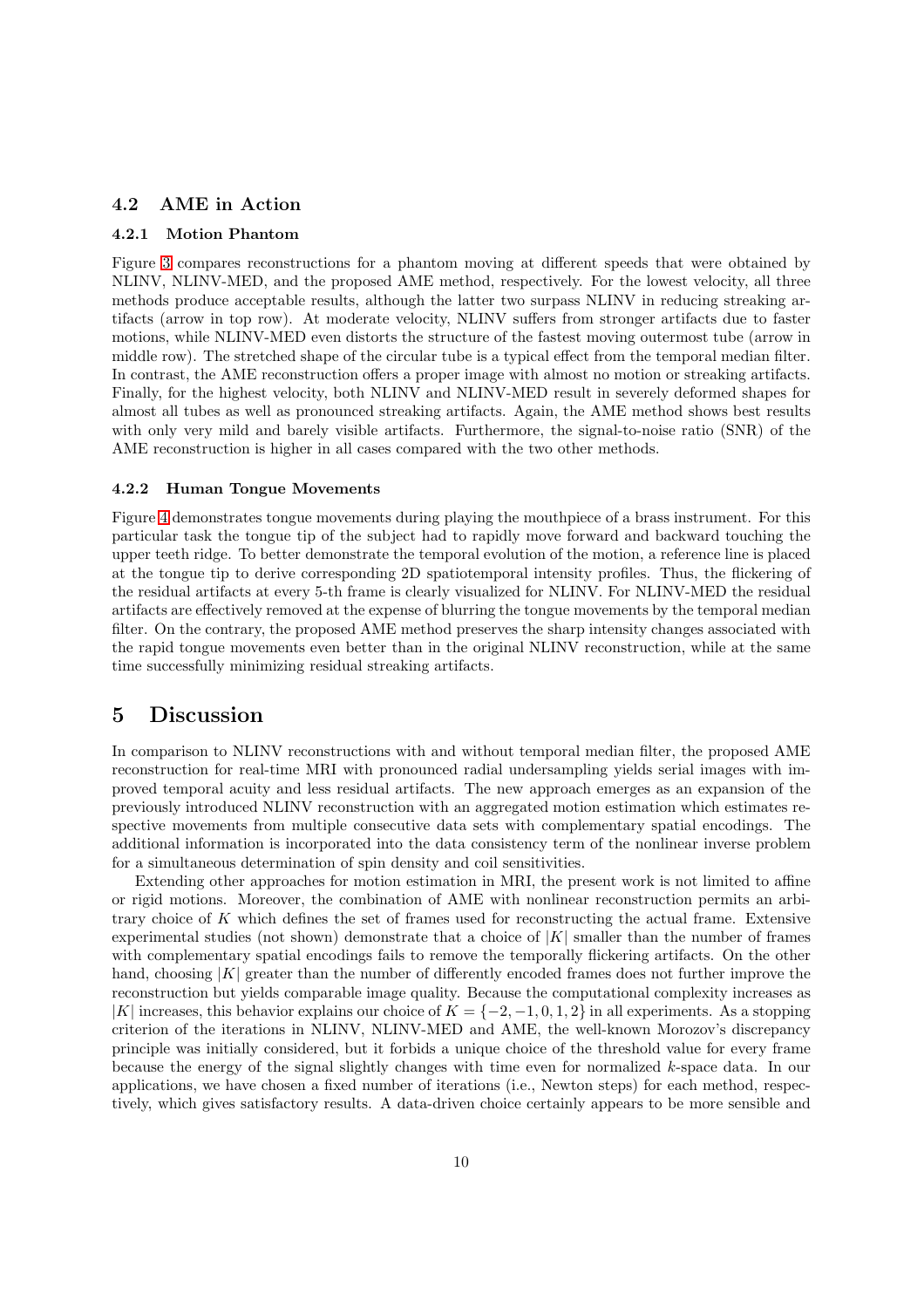

<span id="page-10-0"></span>Figure 4: Reconstructions of tongue movements in a mid-sagittal plane at a temporal resolution of 33 ms for NLINV, NLINV-MED, and the proposed AME. The right column presents spatiotemporal profiles (vertical line in upper left image) of the MRI signal intensity for a selected 1.0 s period.

might be considered in future research.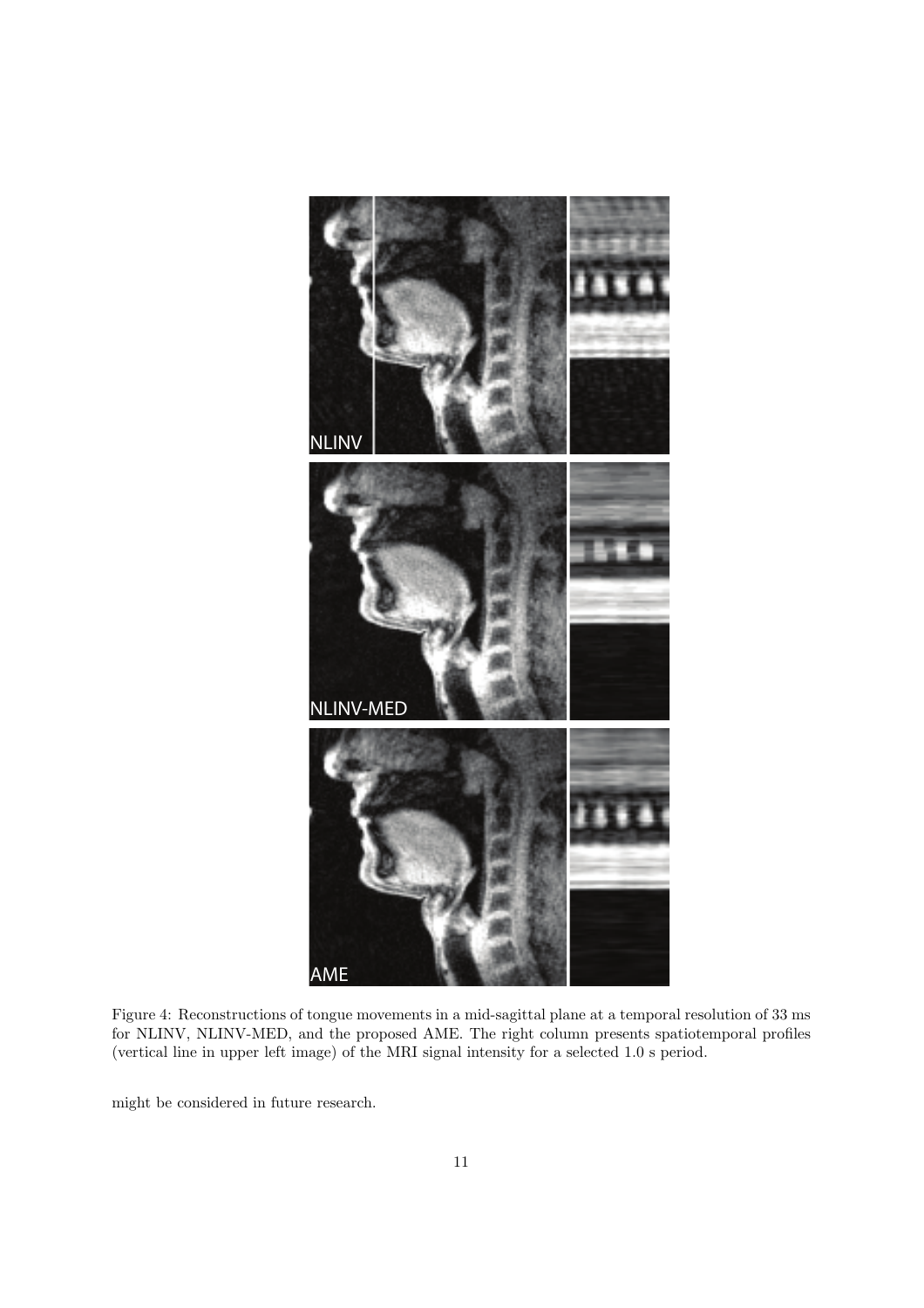A limitation of the AME method, which may deteriorate its performance, stems from errors in the preceding NLINV reconstructions that may lead to an unfaithful motion estimation. This can be seen from the slightly blurred temporal profile in Figure [4.](#page-10-0) A natural way to overcome this problem would be to run the whole AME procedure at least twice using previous AME (rather than NLINV) reconstructions for more accurate motion estimations, though at the expense of further increasing the computational demand. In fact, at this time the high computational cost, which is about 20 times that of a comparable NLINV implementation on a laptop with MATLAB, is currently the major obstacle for more extended practical applications. However, because the computations for each receiver coil and of different frames are independent, AME is highly adaptable to parallel computing. Apart from interpolation, the involved calculations are simplified to point-wise operations, fast Fourier transform, and scalar products. As is shown in Section II-D, the interpolation for non-Cartesian data may be separated from the iterative optimization, through a convolution with the point-spread function. These features further ensure a possible speed-up by an implementation on graphical processing units.

## 6 Conclusion

This work introduces a new reconstruction method for real-time MRI that offers improved temporal fidelity for visualizing rapid dynamic changes. Preliminary results for an experimental phantom and *in vivo* human data demonstrate the practical performance and improved quality which is based on the incorporation of estimated object motions into the nonlinear inverse reconstruction process. Future improvements are expected by exploiting new regularization methods and by accelerating the computational speed.

### Acknowledgment

The authors thank Sebastian Schaetz and Aaron Niebergall for the design and construction of the motion phantom. H. Li thanks for financial support by the China Scholarship Council. S. Zhang thanks for financial support by the DZHK (German Centre for Cardiovascular Research) and BMBF (German Ministry of Education and Research). A. Munk gratefully acknowledges the support of DFG FOR 916.

### <span id="page-11-1"></span>References

- [1] A. B. Bakushinskii. The problem of the convergence of the iteratively regularized Gauss-Newton methods. *Comput. Math. Math. Phys.*, 32(9):1353–1359, 1992.
- <span id="page-11-0"></span>[2] P. G. Batchelor, D. Atkinson, P. Irarrazaval, D. L. G. Hill, J. Hajnal, and D. Larkman. Matrix description of general motion correction applied to multishot images. *Magn. Reson. Med.*, 54(5):1273–1280, 2005.
- <span id="page-11-2"></span>[3] F. Bauer, T. Hohage, and A. Munk. Iteratively regularized Gauss-Newton method for nonlinear inverse problems with random noise. *SIAM J. Num. Anal.*, 47(3):1827–1846, 2009.
- <span id="page-11-4"></span>[4] P. J. Beatty, D. G. Nishimura, and J. M. Pauly. Rapid gridding reconstruction with a minimal oversampling ratio. *IEEE Trans. Med. Imag.*, 24(6):799–808, 2005.
- <span id="page-11-5"></span>[5] M. Buehrer, K. P. Pruessmann, P. Boesiger, and S. Kozerke. Array compression for MRI with large coil arrays. *Magn. Reson. Med.*, 57(6):1131–1139, 2007.
- <span id="page-11-3"></span>[6] A. Chambolle and T. Pock. A first-order primal-dual algorithm for convex problems with applications to imaging. *J. Math. Imag. Vis.*, 40(1):120–145, 2011.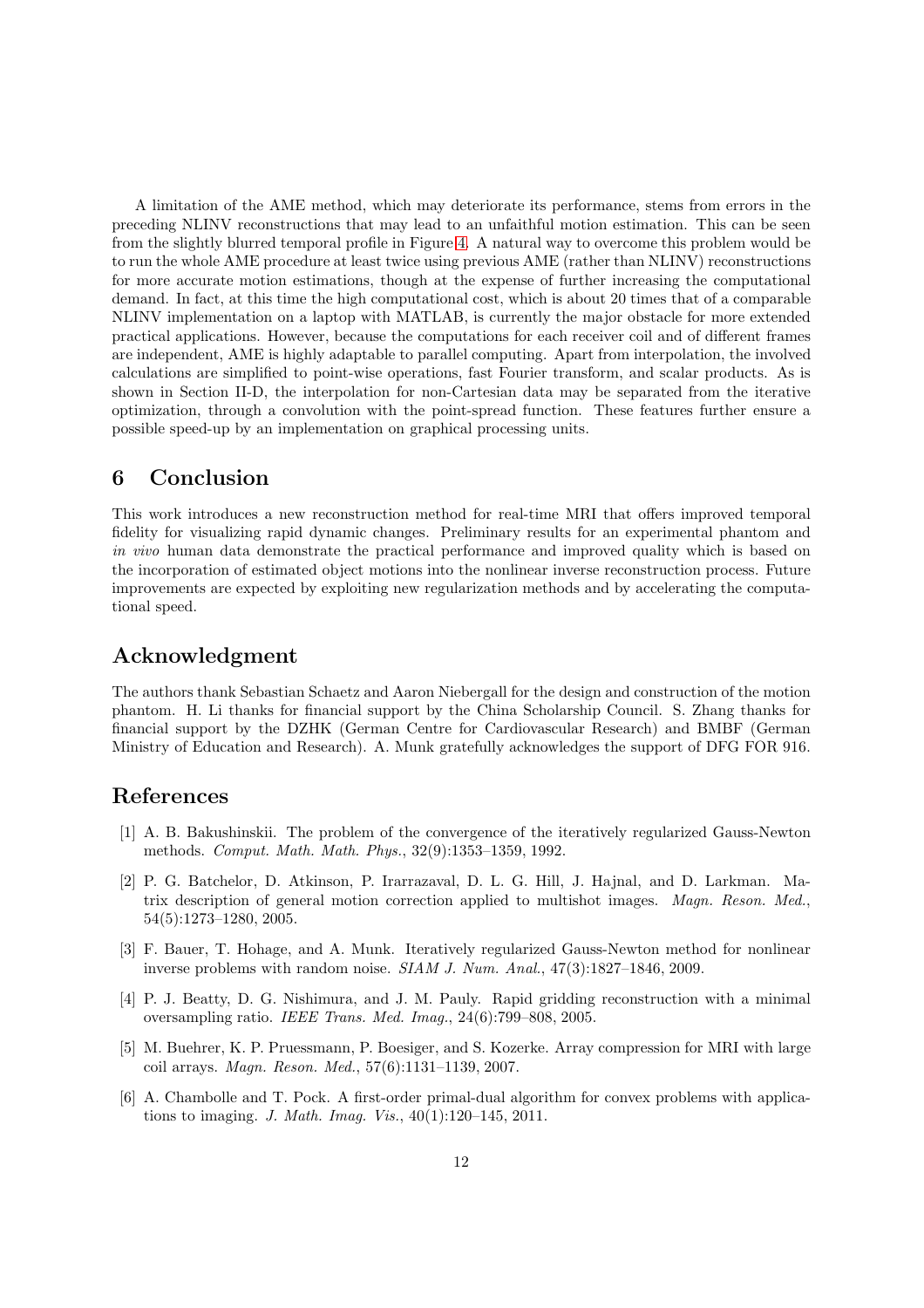- <span id="page-12-2"></span>[7] R. L. Ehman and J. P. Felmlee. Adaptive technique for high-definition MR imaging of moving structures. *Radiology*, 173(1):255–263, 1989.
- <span id="page-12-13"></span>[8] J. A. Fessler and B. P. Sutton. Nonuniform fast Fourier transforms using min-max interpolation. *IEEE Trans. Signal Process.*, 51(2):560–574, 2003.
- <span id="page-12-0"></span>[9] M. A. Griswold, P. M. Jakob, R. M. Heidemann, M. Nittka, V. Jellus, J. M. Wang, B. Kiefer, and A. Haase. Generalized autocalibrating partially parallel acquisitions (GRAPPA). *Magn. Reson. Med.*, 47(6):1202–1210, 2002.
- <span id="page-12-8"></span>[10] M. S. Hansen, T. S. Sorensen, A. E. Arai, and P. Kellman. Retrospective reconstruction of high temporal resolution cine images from real-time MRI using iterative motion correction. *Magn. Reson. Med.*, 68(3):741–750, 2012.
- <span id="page-12-12"></span><span id="page-12-10"></span>[11] T. Hohage. *Iterative methods in inverse obstacle scattering: regularization theory of linear and nonlinear exponentially ill-posed problems*. PhD thesis, Johannes-Kepler-Universitat Linz, 1999.
- [12] J. I. Jackson, C. H. Meyer, D. G. Nishimura, and A. Macovski. Selection of a convolution function for Fourier inversion using gridding. *IEEE Trans. Med. Imag.*, 10(3):473–478, 1991.
- <span id="page-12-14"></span>[13] J. Keiner, S. Kunis, and D. Potts. Using nfft 3—a software library for various nonequispaced fast fourier transforms. *ACM Trans. Math. Software*, 36(4):19, 2009.
- <span id="page-12-6"></span>[14] P. Kellman, C. Chefd'hotel, C. H. Lorenz, C. Mancini, A. E. Arai, and E. R. McVeigh. Fully automatic, retrospective enhancement of real-time acquired cardiac cine MR images using imagebased navigators and respiratory motion-corrected averaging. *Magn. Reson. Med.*, 59(4):771–778, 2008.
- <span id="page-12-7"></span>[15] P. Kellman, C. Chefd'hotel, C. H. Lorenz, C. Mancini, A. E. Arai, and E. R. McVeigh. High spatial and temporal resolution cardiac cine MRI from retrospective reconstruction of data acquired in real time using motion correction and resorting. *Magn. Reson. Med.*, 62(6):1557–1564, 2009.
- <span id="page-12-1"></span>[16] F. Knoll, C. Clason, K. Bredies, M. Uecker, and R. Stollberger. Parallel imaging with nonlinear reconstruction using variational penalties. *Magn. Reson. Med.*, 67(1):34–41, 2012.
- <span id="page-12-4"></span>[17] W. Lin, F. Huang, P. Börnert, Y. Li, and A. Reykowski. Motion correction using an enhanced floating navigator and GRAPPA operations. *Magn. Reson. Med.*, 63(2):339–348, 2009.
- <span id="page-12-15"></span>[18] A. Niebergall, S. Zhang, E. Kunay, G Keydana, M. Job, M. Uecker, and J. Frahm. Real-time MRI of speaking at a resolution of 33 ms: Undersampled radial FLASH with nonlinear inverse reconstruction. *Magn. Reson. Med.*, 69:477–485, 2012.
- <span id="page-12-5"></span>[19] T. Nielsen and P. Bornert. Iterative motion compensated reconstruction for parallel imaging using an orbital navigator. *Magn. Reson. Med.*, 66(5):1339–1345, 2011.
- <span id="page-12-9"></span>[20] F. Odille, N. Cˆındea, D. Mandry, C. Pasquier, P. A. Vuissoz, and J. Felblinger. Generalized MRI reconstruction including elastic physiological motion and coil sensitivity encoding. *Magn. Reson. Med.*, 59(6):1401–1411, 2008.
- <span id="page-12-3"></span>[21] M. B. Ooi, S. Krueger, W. J. Thomas, S. V. Swaminathan, and T. R. Brown. Prospective real-time correction for arbitrary head motion using active markers. *Magn. Reson. Med.*, 62(4):943–954, 2009.
- <span id="page-12-11"></span>[22] J. D. Osullivan. A fast sinc function gridding algorithm for Fourier inversion in computertomography. *IEEE Trans. Med. Imag.*, 4(4):200–207, 1985.